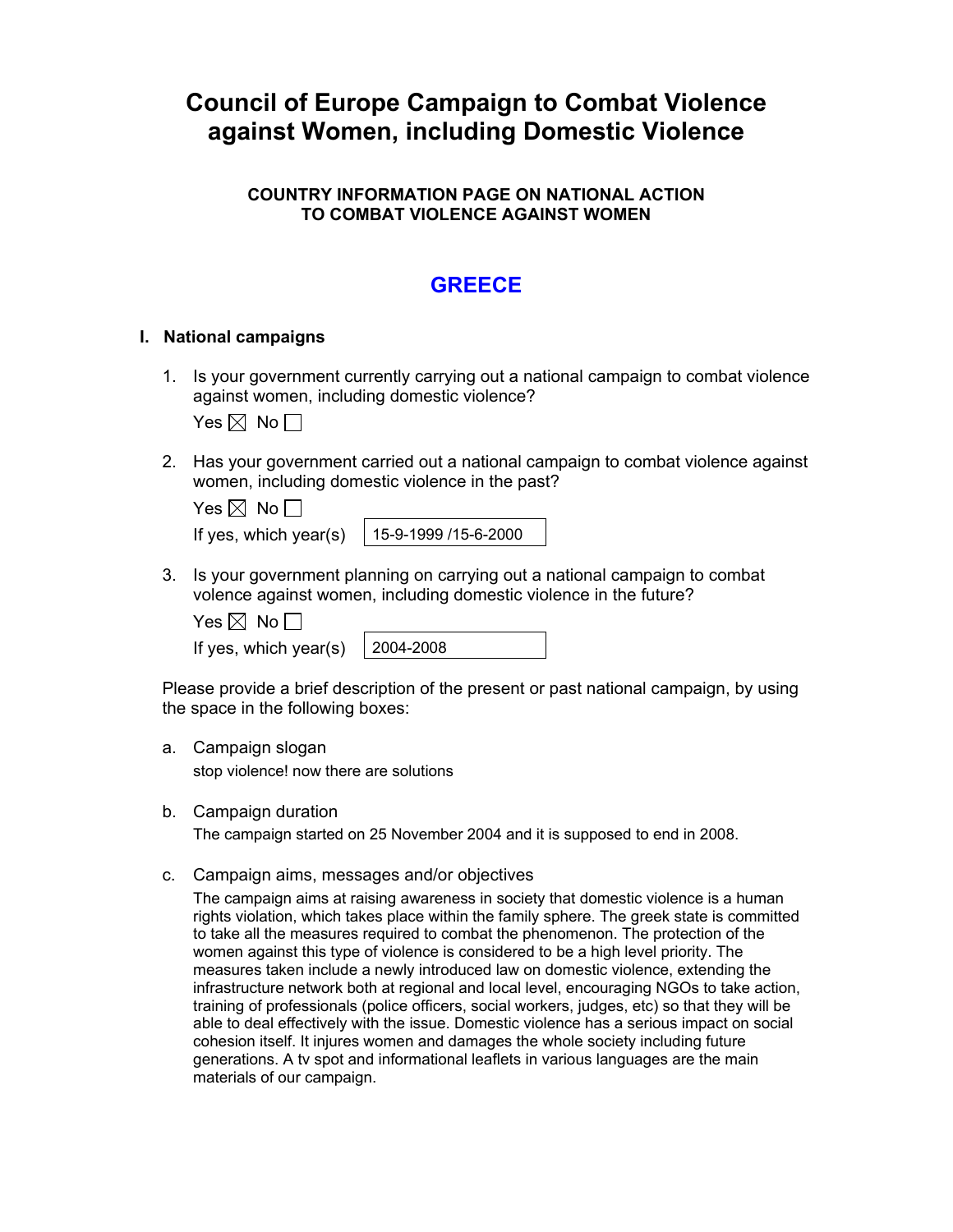d. Expected or achieved results

The greek government links combating violence against women with the strengthening of social cohesion which gets through the empowerment of women. The campaign will help society be much more aware of the problem and recognize it as an unacceptable human rights violation that must be challenged. It is especially expected that the campaign will help women victims to understand that the situation they suffer is not their fault and stop feeling guilty. It is expected that more women will report to the authorities and will be helped to take the best decisions for their lives. Through this procedure the effectiveness of the existing measures and policies will be monitored. To this end, the development of a database is currently planned. This will ensure the systematic collection of statistical data and will allow for gender analysis and comparison with other member states of CoE.

e. Campaign website address

### **II. National Plan of Action**

1. Has your government adopted a national plan of action to combat violence against women, including domestic violence?

| Yes $\boxtimes$ No $\Box$ |           |
|---------------------------|-----------|
| If yes, which year        | 2004-2008 |

2. Is your government currently implementing a national plan of action to combat violence against women, including domestic violence?

| es I⊠l | No |  |
|--------|----|--|
|--------|----|--|

3. Has your government implemented a national plan of action to combat violence against women, including domestic violence in the past?

| Yes $\boxtimes$ No $\Box$               |  |
|-----------------------------------------|--|
| If yes, which year(s) $\vert$ 2000-2004 |  |

4. Is your government planning on implementing a national plan of action to combat violence against women, including domestic violence in the future?

| Yes $\boxtimes$ No $\Box$ |  |  |
|---------------------------|--|--|
|                           |  |  |

|  | If yes, which year(s) $\vert$ 2004-2008 |  |
|--|-----------------------------------------|--|
|--|-----------------------------------------|--|

Please provide a brief description of the national plan of action, by using the space in the following boxes:

- a. Aims, activities and expected or achieved results of the national plan of action
	- The aim of the greek plan of action, adopted by the greek government right after the elections of 2004, is to promote the implementation of effective measures for preventing and combating violence against women, including domestic violence. This mainly refers to the introduction of legislation on combating domestic violence, the extention of the social structures protecting and supporting victims, the implementation of a programme aiming at integrating unemployed women in the labour market. Meanwhile an awareness raising campaign is going on, mainly through producing and disseminating material like posters and leaflets in various languages. Lately, a tv spot has been produced and is already broadcasting. Training and sensitisation seminars are carried out to help